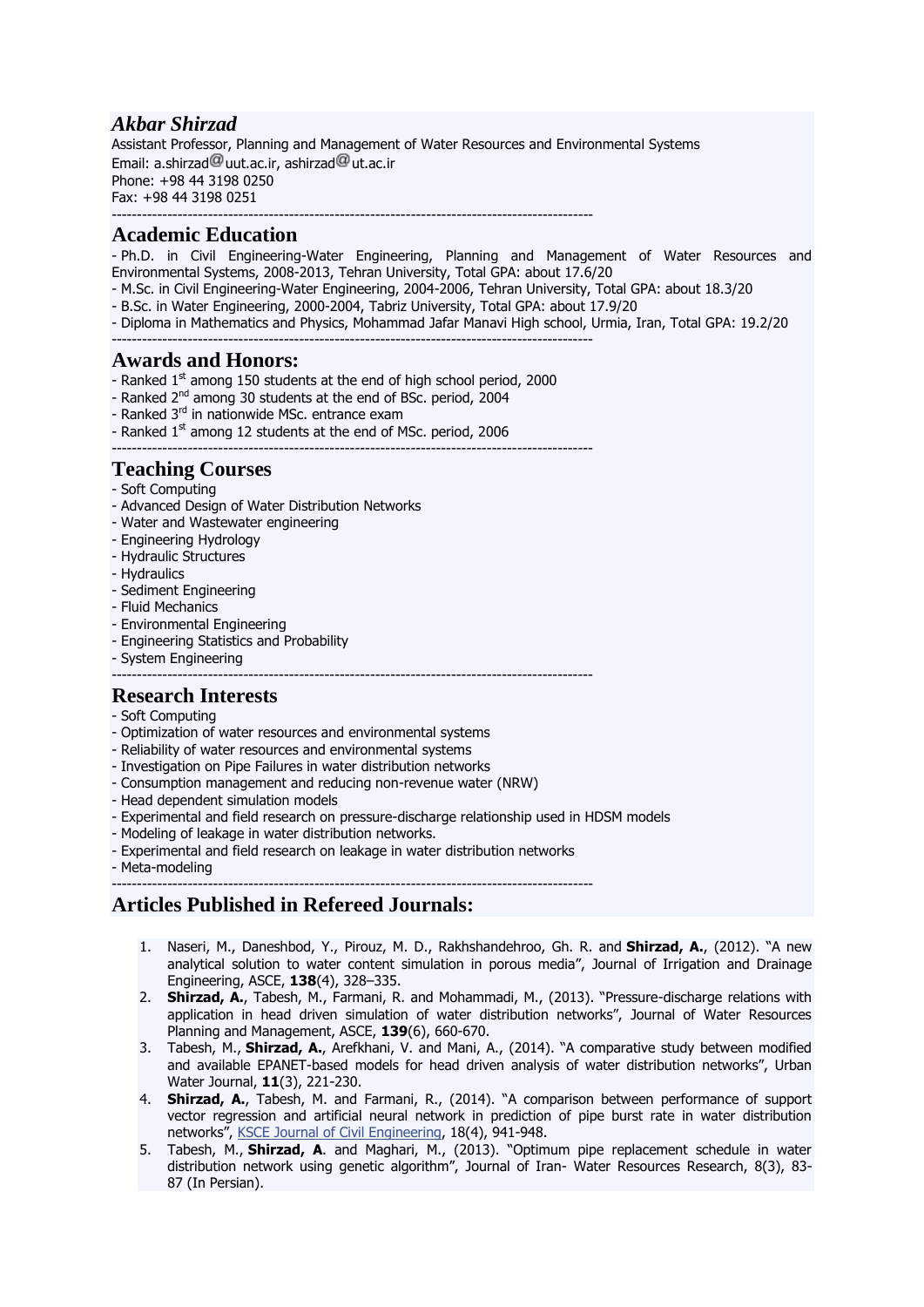- 6. **Shirzad, A.**, Tabesh, M. and Heidarzadeh, M., (2015). "A new method for quasi-optimal design of water distribution networks", [Journal](http://link.springer.com/journal/12205) of Water Resources Management, 29(14), 5295-5308.
- 7. **Shirzad, A.** and Tabesh, M., (2015). "A pressure dependent analysis-based index to assess reliability of water distribution networks", International Journal of Environmental Engineering, ISSN: 2374-1724, 2(2), 69-72.
- 8. **Shirzad, A.** and Tabesh, M., (2016). "New indices for reliability [assessment](https://scholar.google.com/citations?view_op=view_citation&hl=en&user=Mf9_S30AAAAJ&citation_for_view=Mf9_S30AAAAJ:zYLM7Y9cAGgC) of water distribution [networks](https://scholar.google.com/citations?view_op=view_citation&hl=en&user=Mf9_S30AAAAJ&citation_for_view=Mf9_S30AAAAJ:zYLM7Y9cAGgC)", Journal of Water Supply: Research and Technology-Aqua, 65(5), 384-395.
- 9. **Shirzad, A**. and Abdollahi Pourarki, A.R., (2016). "Optimal design of urban sewer networks underlining the execution aspects (case study: sewer network of Urmia city)", Journal of Iran- Water Resources Research, 13(2), 215-220 (In Persian).
- 10. **Shirzad, A.**, Tabesh, M. and Atayikia, B., (2017). "Multiobjective optimization of pressure dependent dynamic design for water distribution networks", [Journal](http://link.springer.com/journal/12205) of Water Resources Management, 31(9), 2561-2578.
- 11. Tabesh, M., Sangroudi, G.K. and **Shirzad, A.**, (2017). "Environmental assessment of urban water and wastewater systems from greenhouse gasses production point of view; case study: city of Sari", Journal of Environmental Studies, 43(1), 117-134 (In Persian).
- 12. Safari, M.J.S., **Shirzad, A.** and Mohammadi, M., (2017). "Sediment transport modeling in deposited bed sewers: unified form of May's equations using the particle swarm optimization algorithm", Water Science & Technology, 76(4), 992-1000.
- 13. Shafei, E. and **Shirzad, A.**, (2017). "Ant colony optimization for dynamic stability of laminated composite plates", Steel and Composite Structures, 25(1), 105-116.
- 14. **Shirzad, A.**, (2017). "Shortening the search time in [optimization](http://www.tandfonline.com/doi/full/10.1080/1573062X.2017.1325502) of water distribution networks", Urban Water Journal, 14(10), 1038-1044.
- 15. Bayat, H., Tabesh, M. and **Shirzad, A**., (2018). "Proposing a water quality index for rivers in iran", Journal of Iran- Water Resources Research, 14(1), 102-113 (In Persian).
- 16. Faraji, M., Esmaeili, A. and **Shirzad, A.,** (2018). "A [comparison](https://www.sciencedirect.com/science/article/pii/S0921452618303533) among the results of various dispersion relations for the [ellipsometric](https://www.sciencedirect.com/science/article/pii/S0921452618303533) data of Mn:ZnO thin films using PSO algorithm", Physica B: [Condensed](https://www.sciencedirect.com/science/journal/09214526) [Matter,](https://www.sciencedirect.com/science/journal/09214526) 545, 15 September, 125-133.
- 17. Safari, M.J.S. and **Shirzad, A.**, (2018). "Self-cleansing design of sewers: definition of the optimum deposited bed thickness", water environment research, doi: 10.1002/wer.1037.

#### ----------------------------------------------------------------------------------------------- **Articles Published and Presented in Conferences**

- 1. **Shirzad, A.** and Badiei, P., (2007). "Performance of logistic and linear transfer functions in modeling of pollution mixing in rivers and reservoirs using artificial neural network", Proceedings of the 7<sup>th</sup> International River Engineering Conference, Shahid Chamran University, Ahvaz, Iran, February 13-15 (In Persian).
- 2. **Shirzad, A.**, Ghorbani, M. and Soltani, F., (2007). "Comparison of performance of logistic and tangent hyperbolic transfer functions in modeling of rainfall-runoff process using artificial neural networks", Proceedings of the 3<sup>rd</sup> National Congress on Civil Engineering, University of Tabriz, Tabriz, Iran, May 1-3 (In Persian).
- 3. Soltani, F. and **Shirzad, A.**, (2007). "Comparison of performance of ANFIS and ANN systems in simulation of reservoir qualitative parameters- case study: reservoir of 15-khordad dam", Proceedings of the 3<sup>rd</sup> National Congress on Civil Engineering, University of Tabriz, Tabriz, Iran, May 1-3 (In Persian).
- 4. **Shirzad, A.**, Badiei, P. and Soltani, F., (2008). "Modeling of pollution mixing in rivers using artificial neural network", Proceedings of the 4<sup>th</sup> National Congress on Civil Engineering, University of Tehran, Tehran, Iran, May 6-8 (In Persian).
- 5. Heidarzadeh, M. and **Shirzad, A.**, (2008) "Importance and role of wastewater treatment plants in quantitative and qualitative conservation of water resources- case study: wastewater treatment of Khoy City", Proceedings of the  $1<sup>st</sup>$  National Conference on Reclaimed Water Importance in Water Resources Management, Sarvab Company, Mashhad, Iran, May 22-23 (In Persian).
- 6. **Shirzad, A.** and Badiei, P., (2008). "Modeling of pollution mixing in reservoirs using artificial neural network", Proceedings of the 7<sup>th</sup> Iranian Hydraulic Conference, Power and Water University of Technology, Tehran, Iran, November 11-13 (In Persian).
- 7. **Shirzad, A.**, Soltani, F. and Zare, H., (2009). "Simulation of scour downstream of ski-jump bucket using KNN and ANFIS techniques", Proceedings of the  $1<sup>st</sup>$  International Conference of Water Crisis, Zabol University, Zabol, Iran, March 10-12 (In Persian).
- 8. Soltani, F., Zare, H. and **Shirzad, A.**, (2009). "Comparison of ANFIS and KNN systems in simulation of qualitative parameters of reservoir- Case study: 15-khordad dam", Proceedings of the 1<sup>st</sup> International Conference of Water Crisis, Zabol University, Zabol, Iran, March 10-12 (In Persian).
- 9. **Shirzad, A.**, Ghorbani, M. and Soltani, F., (2009). "Modeling of rainfall-runoff process using artificial neural networks- Case study: Talkheh rud Watershed", Proceedings of the 5<sup>th</sup> National Conference on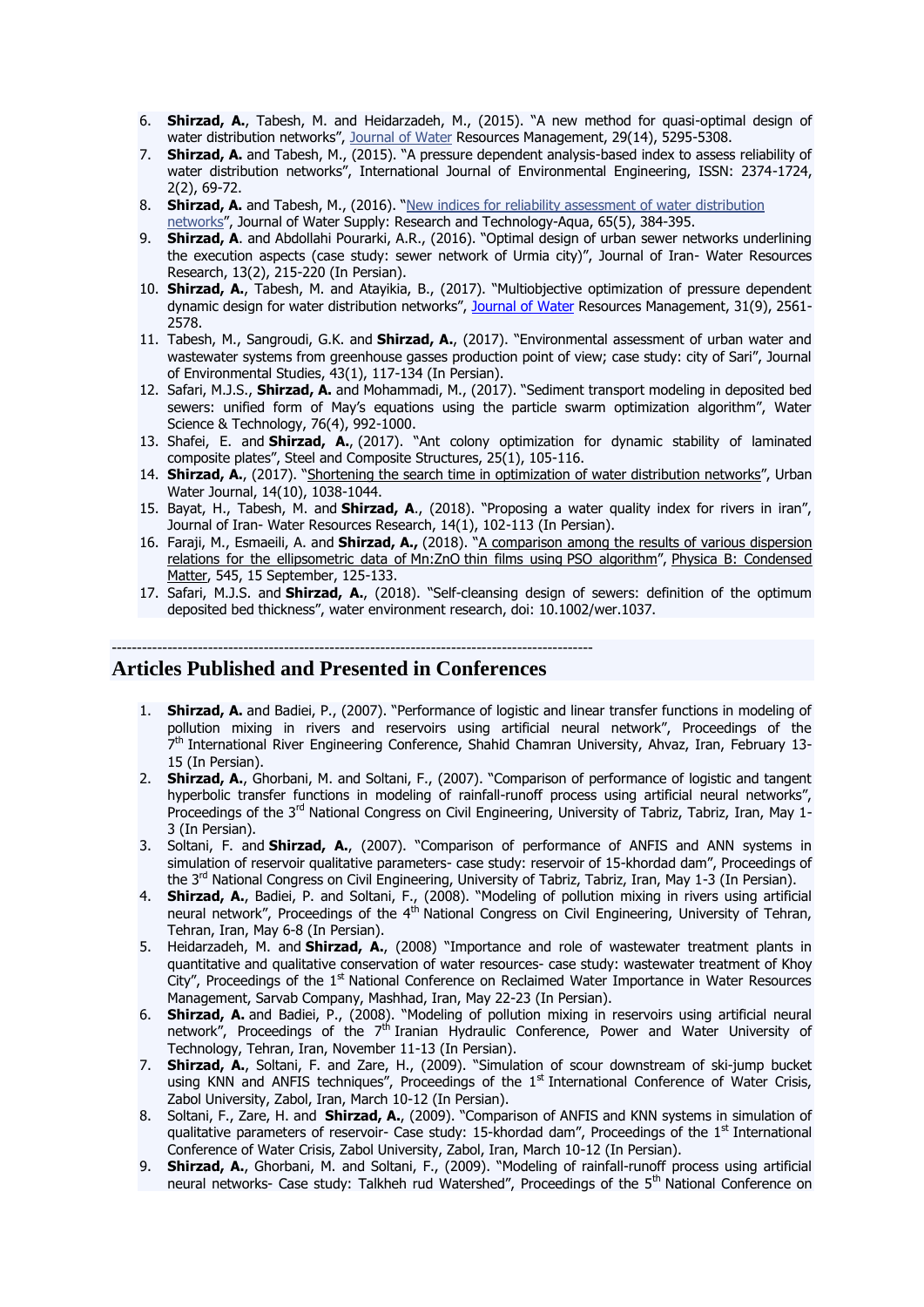Watershed Management (Natural Hazards Sustainable Management), University of Gorgan, Gorgan, Iran, April 22-23 (In Persian).

- 10. Tabesh, M., **Shirzad, A.** and Maghari, M., (2009). "A pipe replacement model in water distribution networks considering economic and hydraulic constraints and cost of lost water", Proceedings of the 1<sup>st</sup> National Conference on Engineering and Management of Infrastructures, University of Tehran, Tehran, Iran, November 27-28 (In Persian).
- 11. Nasseri, M., Dolatshahi, M. and **Shirzad, A.**, (2010). "Investigation of water content simulation in porous media: application of traveling wave solution", Proceedings of the First International Conference on Mathematics and Statistics, Sharjah,U.A.E., March 18-21.
- 12. **Shirzad, A.**, Tabesh, M. and Arjomandi, P., (2011). "Investigation on the influence of utilizing average hydraulic pressure and maximum hydraulic pressure for pipe burst rate prediction in water distribution networks", Proceedings of the 2011 World Environmental & Water Resources Congress, ASCE, Palm Springs, California, May 22-26.
- 13. **Shirzad, A.** and Tabesh, M., (2011). "Prediction of pipe burst rate in water distribution networks using support vector machine", Proceedings of the 4th IWA-ASPIRE Conference, Tokyo, Japan, October 2 to 6.
- 14. **Shirzad, A.** and Tabesh, M., (2011). "Investigation on hydraulic pressure variations influence on pipe burst rate prediction in water distribution networks", Proceedings of the 6<sup>th</sup> national Congress on Civil Engineering, University of Semnan, Semnan, Iran, April 26-27 (In Persian).
- 15. **Shirzad, A.**, Tabesh, M. and Soltani, F., (2011). "Comparison between the performance of SVM and ANFIS techniques in prediction of pipe failure rate in water distribution networks", Proceedings of the 1<sup>st</sup> International Conference on Water and Wastewater, Tehran, Iran, April 26-28 (In Persian).
- 16. **Shirzad, A.**, Tabesh, M. and Soltani, F., (2011). "Comparison between the performance of SVM and KNN techniques in prediction of pipe failure rate in water distribution networks", Proceedings of the 4<sup>th</sup> Iran Water Resources Management Conference, University of Amirkabir, Tehran, Iran, May 3-4 (In Persian).
- 17. **Shirzad, A.** and Tabesh, M., (2011). "Experimental evaluation of pressure-discharge relations used in head driven analysis based models of water distribution networks", Proceedings of the 10<sup>th</sup> Iranian Hydraulic Conference, University of Guilan, Rasht, Iran, November 8-10 (In Persian).
- 18. **Shirzad, A.** and Tabesh, M., (2012). "Study of pressure-discharge relations in water distribution networks using field measurements", Proceedings of the IWA World Water Congress & Exhibition, Busan, Korea, September 16-21.
- 19. **Shirzad, A.**, Badiei, P. and Arjomandi, P., (2012). "Modelling of pollution mixing in water bodies", Proceedings of the 1<sup>st</sup> Water Flow and Pollution National Conference, University of Tehran, Tehran, Iran, May 23-24 (In Persian).
- 20. **Shirzad, A.** and Tabesh, M., (2012). "Field evaluation of pressure-discharge relations used in head driven analysis based models of water distribution networks", Proceedings of the 9<sup>th</sup> International Congress on Civil Engineering, Isfahan University of Technology, Isfahan, Iran, May 8-10 (In Persian).
- 21. **Shirzad, A.** and Tabesh, M., (2013). "Pressure dependent simulation of water distribution networks using a new pressure-discharge relationship", Proceedings of the 6th International Perspective on Water Resources and the Environment (IPWE), ASCE, Izmir, Turkey, January 7-9.
- 22. Hoseinzadeh, M., Amiri, S., Bayat, M. and **Shirzad, A.**, (2013). "Assessment and Upgrading of the Aerated Lagoons of Khoy Wastewater Treatment Plant for Water Reusing", Proceedings of the 1<sup>st</sup> National Conference on Water Reuse, University of Tehran, Tehran, Iran, January 25-26 (In Persian).
- 23. **Shirzad, A.** and Tabesh, M., (2015). "Evaluation of different pressure dependent analysis models of water distribution networks", Proceedings of the 1<sup>st</sup> Water Engineering Conference, Shahid Beheshti Conf. Center, Tehran, Iran, October 17-18 (In Persian).
- 24. **Shirzad, A.** and Tabesh, M., (2015). "A pressure dependent analysis-based index to assess reliability of water distribution networks", Proceedings of the 4th International Conference on Advances in Applied Science and Environmental Engineering, Kuala [Lumpur,](http://10times.com/kualalumpur-my/conferences) [Malaysia,](http://10times.com/malaysia/conferences) September 26-27, doi: 10.15224/ 978-1-63248-068-2-57.
- 25. **Shirzad, A.,** Dini, M., and Tabesh, M., (2016). "Maximization of water distribution networks' reliability", Proceedings of the 4th International Reliability Engineering Conference, IREC2016, Sahand University of Technology, Tabriz, Iran, May 2-4 (In Persian).
- 26. Dini, M., **Shirzad, A.,** and Tabesh, M., (2016). "Comparing the efficiency of hydraulic reliability indices in the design of water distribution systems", Proceedings of the  $4<sup>th</sup>$  International Reliability Engineering Conference, IREC2016, Sahand University of Technology, Tabriz, Iran, May 2-4 (In Persian).
- 27. Kherad Ranjbar, M. and **Shirzad, A.,** (2017). "Comparing the performance of MLP and RBF neural networks in prediction of river daily discharge", National Conference of Water and Hydraulic Structures, Islamic Azad University, Dezful Branch, Iran, March 1 (In Persian).
- 28. Shabihzadeh, A., Shafei, E. and **Shirzad, A.**, (2017). "Vibration control and energy dissipation enhancement of reinforced concrete members with shape memory alloys (SMA) subjected to dynamic loads", National Conference on Modern Knowledge and Technology in Engineering in the Technology Era, Tehran, Iran, November 8 (In Persian).